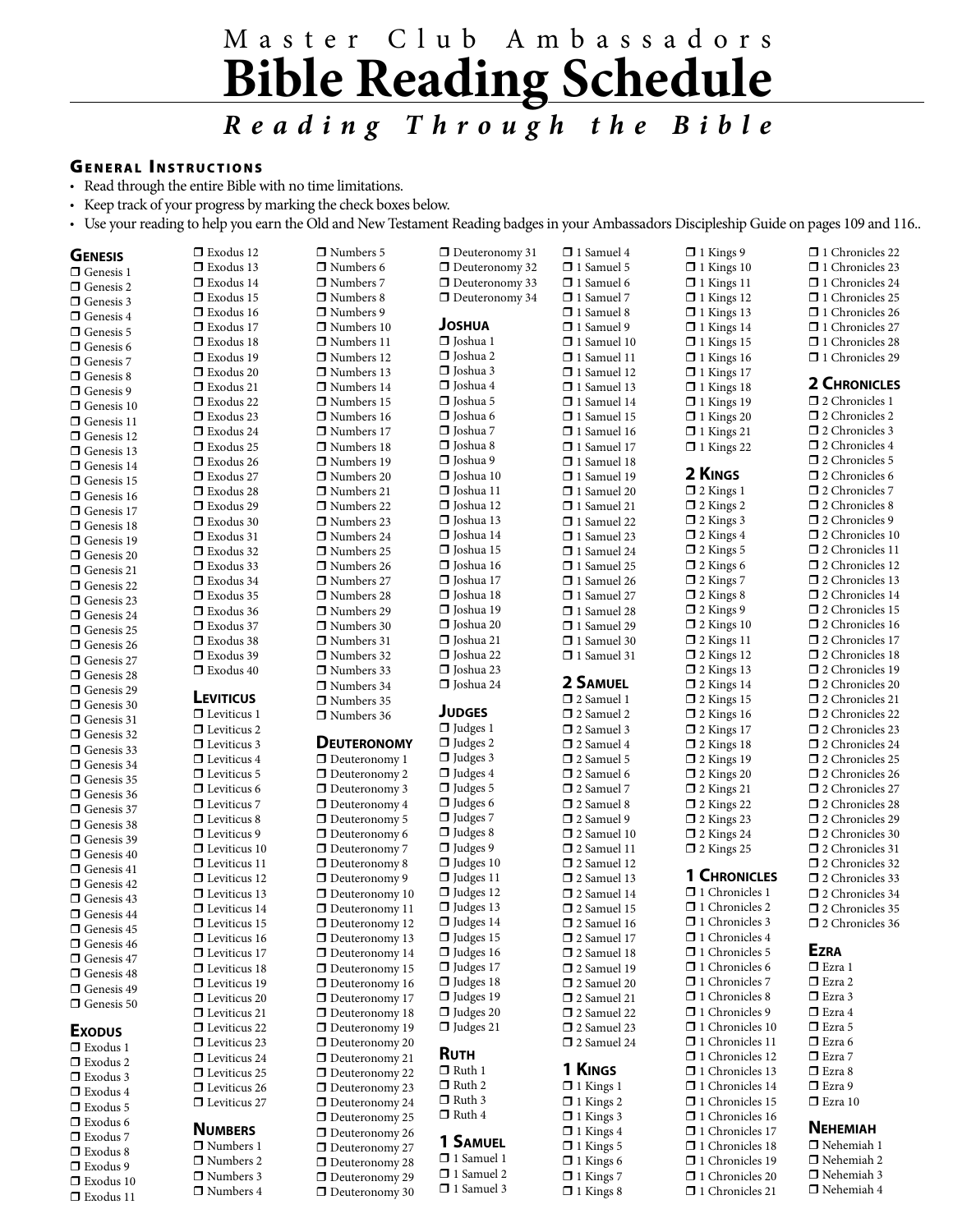# M a s t e r C l u b A m b a s s a d o r s **Bible Reading Schedule** *R e a d i n g T h r o u g h t h e B i b l e*

 $\Box$  Nehemiah 5  $\Box$  Nehemiah 6  $\Box$  Nehemiah 7  $\Box$  Nehemiah 8  $\blacksquare$  Nehemiah 9  $\Box$  Nehemiah 10  $\Box$  Nehemiah 11  $\Box$  Nehemiah 12  $\Box$  Nehemiah 13 **Esther**  $\Box$  Esther 1  $\Box$  Esther 2  $\Box$  Esther 3  $\Box$  Esther 4  $\Box$  Esther 5  $\Box$  Esther 6  $\Box$  Esther 7  $\Box$  Esther 8  $\Box$  Esther 9  $\Box$  Esther 10 **Job**  $\Box$  Iob 1  $\Box$  Job 2  $\Box$  Job 3  $\Box$  Job 4  $\Box$  Job 5  $\Box$  Job 6  $\Box$  Job 7  $\Box$  Job 8  $\Box$  Job 9  $\Box$  Job 10  $\Box$  Iob 11

 $\overline{\mathsf{I}}$  Job 12  $\Box$  Job 13  $\Box$  Job 14  $\Box$  Job 15  $\Box$  Job 16  $\Box$  Job 17  $\Box$  Job 18  $\Box$  Job 19  $\Box$  Job 20  $\Box$  Job 21  $\Box$  Job 22  $\Box$  Job 23  $\Box$  Job 24  $\Box$  Job 25  $\Box$  Job 26  $\Box$  Job 27  $\Box$  Job 28  $\Box$  Job 29  $\Box$  Job 30  $\Box$  Job 31  $\Box$  Job 32  $\Box$  Job 33  $\Box$  Job 34  $\Box$  Job 35  $\Pi$  Job 36  $\Box$  Job 37  $\Box$  Job 38  $\Box$  Job 39  $\Box$  Job 40  $\Box$  Job 41  $\Box$  Job 42 **Psalms**  $\square$  Psalms 1  $\Box$  Psalms 2

| ⊓              | Psalms 3     |
|----------------|--------------|
| $\blacksquare$ |              |
|                | Psalms 4     |
| $\blacksquare$ | Psalms 5     |
|                |              |
| ◘              | Psalms 6     |
|                |              |
| $\blacksquare$ | Psalms 7     |
| O              | Psalms 8     |
|                |              |
| J<br>ſ         | Psalms 9     |
|                |              |
| $\Box$         | Psalms 10    |
|                |              |
| ◘              | Psalms<br>11 |
| $\blacksquare$ |              |
|                | Psalms<br>12 |
| O              | Psalms 13    |
|                |              |
| $\Box$         | Psalms 14    |
|                |              |
| $\Box$         | Psalms 15    |
| ◘              | Psalms 16    |
|                |              |
| $\blacksquare$ | Psalms 17    |
|                |              |
| ◘              | Psalms 18    |
| $\Box$         |              |
|                | Psalms 19    |
| $\Box$         | Psalms 20    |
|                |              |
| ◘              | Psalms<br>21 |
|                |              |
| $\blacksquare$ | Psalms<br>22 |
| ◘              | Psalms 23    |
|                |              |
| $\Box$         | Psalms<br>24 |
|                |              |
| $\Box$         | Psalms<br>25 |
| ◘              | Psalms<br>26 |
|                |              |
| $\blacksquare$ | Psalms<br>27 |
|                |              |
| ⊓              | Psalms 28    |
| $\Box$         |              |
|                | Psalms<br>29 |
| $\Box$         | Psalms 30    |
|                |              |
| ◘              | Psalms<br>31 |
|                |              |
| $\blacksquare$ | Psalms<br>32 |
| ◘              |              |
|                | Psalms 33    |
| $\Box$         | Psalms<br>34 |
|                |              |
| $\Box$         | Psalms 35    |
|                |              |
| ◘              | Psalms<br>36 |
| $\blacksquare$ | Psalms<br>37 |
|                |              |
| o              | Psalms 38    |
|                |              |
| J<br>ſ         | Psalms 39    |
| $\Box$         |              |
|                | Psalms 40    |
| ◘              | Psalms 41    |
|                |              |
| $\blacksquare$ | Psalms 42    |
|                |              |
| O              | Psalms 43    |
| J<br>ſ         | Psalms 44    |
|                |              |
| $\blacksquare$ | Psalms 45    |
|                |              |
| ◘              | Psalms 46    |
| ⊓              | Psalms 47    |
|                |              |
| ◘              | Psalms 48    |
|                |              |
| J<br>ſ         | Psalms 49    |
| ◘              | Psalms 50    |
|                |              |
| ◻              | Psalms 51    |
|                |              |
| $\blacksquare$ | Psalms<br>52 |
| ◘              | Psalms<br>53 |
|                |              |
| J<br>ſ         | Psalms<br>54 |
|                |              |
| $\Box$         | Psalms 55    |
| ◻              |              |
|                | Psalms 56    |
| ⊓              | Psalms<br>57 |
|                |              |
| ◘              | Psalms<br>58 |
| J              |              |
| ſ              | Psalms 59    |
| $\Box$         | Psalms 60    |
|                |              |
| ◻              | Psalms 61    |
| $\blacksquare$ |              |
|                | Psalms 62    |
| ◘              | Psalms 63    |
|                |              |
| J<br>ſ         | Psalms 64    |
| $\Box$         |              |
|                | Psalms 65    |
| $\Box$         | Psalms 66    |
|                |              |
| $\blacksquare$ | Psalms 67    |
|                |              |
| ◘              | Psalms 68    |
| J<br>ſ         | Psalms 69    |
|                |              |
| $\Box$         | Psalms 70    |
| ◘              | Psalms 71    |
|                |              |

| 0              | Psalms 72     |
|----------------|---------------|
| $\blacksquare$ | Psalms<br>73  |
|                |               |
| ⊓              | Psalms<br>74  |
| σ              | Psalms<br>75  |
| ◘              | Psalms<br>76  |
|                |               |
| ⊓              | Psalms<br>77  |
| ⊓              | Psalms<br>78  |
| ⊓              | Psalms<br>79  |
|                |               |
| σ              | Psalms 80     |
| ◘              | Psalms 81     |
| ⊓              | Psalms 82     |
|                |               |
| $\blacksquare$ | Psalms 83     |
| ⊓              | Psalms 84     |
| ◘              | Psalms 85     |
|                |               |
| ⊓              | Psalms 86     |
| ◘              | Psalms 87     |
| ⊓              |               |
|                | Psalms 88     |
| ⊓              | Psalms 89     |
| ◘              | Psalms<br>90  |
|                |               |
| ◘              | Psalms 91     |
| ◘              | Psalms 92     |
| ⊓              | Psalms 93     |
|                |               |
| ⊓              | Psalms 94     |
| ◘              | Psalms<br>95  |
| ◘              | Psalms<br>96  |
|                |               |
| ◘              | Psalms 97     |
| $\blacksquare$ | Psalms<br>98  |
| ⊓              | Psalms<br>99  |
|                |               |
| ◘              | Psalms<br>100 |
| ◘              | Psalms<br>101 |
| ◘              | Psalms        |
|                | 102           |
| ⊓              | Psalms<br>103 |
| ⊓              | Psalms<br>104 |
| ◘              | Psalms        |
|                | 105           |
| ◘              | Psalms<br>106 |
| ◘              | Psalms<br>107 |
| ⊓              | Psalms<br>108 |
|                |               |
| ⊓              | Psalms<br>109 |
| ◘              | Psalms<br>110 |
| ◘              |               |
|                | Psalms<br>111 |
| ◘              | Psalms<br>112 |
| ⊓              | Psalms<br>113 |
| ⊓              |               |
|                | Psalms<br>114 |
| $\Box$         | Psalms<br>115 |
| $\blacksquare$ | Psalms<br>116 |
|                |               |
| Ω              | Psalms<br>117 |
| $\Box$         | 118<br>Psalms |
| ◘              | Psalms<br>119 |
| ◘              |               |
|                | 120<br>Psalms |
| ◻              | Psalms<br>121 |
| ◘              | Psalms<br>122 |
|                |               |
| ◘              | 123<br>Psalms |
| ◘              | 124<br>Psalms |
| ◘              | 125<br>Psalms |
|                |               |
| ◻              | 126<br>Psalms |
| ◘              | Psalms<br>127 |
| ◘              | 128<br>Psalms |
|                |               |
| ◘              | 129<br>Psalms |
| ◘              | 130<br>Psalms |
| J<br>C         | Psalms<br>131 |
|                |               |
| ◘              | Psalms<br>132 |
| ◘              | 133<br>Psalms |
| ◘              | 134<br>Psalms |
|                |               |
| ◻              | 135<br>Psalms |
| ◻              | 136<br>Psalms |
| Ω              | Psalms<br>137 |
|                |               |
| ◘              | 138<br>Psalms |
| ⊓              | Psalms<br>139 |

 $\Box$  Psalms 140

| $\Box$ Psalms 141<br>Psalms 142<br>$\Box$ Psalms 143<br>$\Box$ Psalms 144<br>$\Box$ Psalms 145<br>$\Box$ Psalms 146<br>Psalms 147<br>$\Box$ Psalms 148<br>$\Box$ Psalms 149<br>$\Box$ Psalms 150 |
|--------------------------------------------------------------------------------------------------------------------------------------------------------------------------------------------------|
| <b>PROVERBS</b>                                                                                                                                                                                  |
| $\Box$ Proverbs 1                                                                                                                                                                                |
| Proverbs 2<br>$\Box$ Proverbs 3                                                                                                                                                                  |
| $\Box$ Proverbs 4                                                                                                                                                                                |
| Proverbs 5<br>$\Box$ Proverbs 6                                                                                                                                                                  |
| $\Box$ Proverbs 7                                                                                                                                                                                |
| Proverbs 8<br>Proverbs 9                                                                                                                                                                         |
| $\Box$ Proverbs 10                                                                                                                                                                               |
| Proverbs 11<br>□ Proverbs 12                                                                                                                                                                     |
| $\Box$ Proverbs 13                                                                                                                                                                               |
| □ Proverbs 14<br>$\Box$ Proverbs 15                                                                                                                                                              |
| $\Box$ Proverbs 16                                                                                                                                                                               |
| Proverbs 17<br>$\Box$ Proverbs 18                                                                                                                                                                |
| □ Proverbs 19                                                                                                                                                                                    |
| $\Box$ Proverbs 20<br>$\Box$ Proverbs 21                                                                                                                                                         |
| Proverbs 22                                                                                                                                                                                      |
| Proverbs 23<br>Proverbs 24                                                                                                                                                                       |
| Proverbs 25                                                                                                                                                                                      |
| $\Box$ Proverbs 26                                                                                                                                                                               |
| Proverbs 27<br>Proverbs 28                                                                                                                                                                       |
| Proverbs 29                                                                                                                                                                                      |
| Proverbs 30<br>$\Box$ Proverbs 31                                                                                                                                                                |
| <b>ECCLESIASTES</b>                                                                                                                                                                              |
| Ecclesiastes 1                                                                                                                                                                                   |
| <b>J</b> Ecclesiastes<br>٢<br>2<br>$\Box$ Ecclesiastes 3                                                                                                                                         |
| $\hfill\blacksquare$<br>Ecclesiastes 4                                                                                                                                                           |
| $\Box$ Ecclesiastes 5<br>$\Box$ Ecclesiastes 6                                                                                                                                                   |
| $\Box$ Ecclesiastes 7                                                                                                                                                                            |
| $\Box$ Ecclesiastes 8<br>Ecclesiastes 9                                                                                                                                                          |
| $\Box$ Ecclesiastes 10                                                                                                                                                                           |
| $\Box$ Ecclesiastes 11<br>$\Box$ Ecclesiastes 12                                                                                                                                                 |
|                                                                                                                                                                                                  |
| Song of Solomon<br>□ Song of Solomon 1                                                                                                                                                           |
| Song of Solomon 2                                                                                                                                                                                |
| $\Box$ Song of Solomon 3<br>Song of Solomon 4                                                                                                                                                    |
| Song of Solomon 5                                                                                                                                                                                |
| Song of Solomon 6<br>Song of Solomon 7                                                                                                                                                           |
| $\Box$ Song of Solomon 8                                                                                                                                                                         |

**Isaiah**  $\Box$  Isaiah 1  $\Box$  Isaiah 2  $\Box$  Isaiah 3  $\Box$  Isaiah 4  $\Box$  Isaiah 5  $\Box$  Isaiah 6  $\Box$  Isaiah 7  $\Box$  Isaiah 8  $\Box$  Isaiah 9  $\Box$  Isaiah 10  $\Box$  Isaiah 11  $\hfill\Box$  Isaiah 12  $\Box$  Isaiah 13  $\Box$  Isaiah 14  $\Box$  Isaiah 15  $\Box$  Isaiah 16  $\Box$  Isaiah 17  $\Box$  Isaiah 18  $\Box$  Isaiah 19  $\Box$  Isaiah 20  $\Box$  Isaiah 21  $\Box$  Isaiah 22  $\Box$  Isaiah 23  $\Box$  Isaiah 24  $\Box$  Isaiah 25  $\Box$  Isaiah 26  $\Box$  Isaiah 27  $\Box$  Isaiah 28  $\Box$  Isaiah 29  $\Box$  Isaiah 30  $\Box$  Isaiah 31  $\Box$  Isaiah 32  $\Box$  Isaiah 33  $\Box$  Isaiah 34  $\Box$  Isaiah 35  $\Box$  Isaiah 36  $\Box$  Isaiah 37  $\Box$  Isaiah 38  $\Box$  Isaiah 39  $\Box$  Isaiah 40  $\Box$  Isaiah 41  $\Box$  Isaiah 42  $\Box$  Isaiah 43  $\Box$  Isaiah 44  $\Box$  Isaiah 45  $\Box$  Isaiah 46  $\Box$  Isaiah 47  $\Box$  Isaiah 48  $\Box$  Isaiah 49  $\Box$  Isaiah 50  $\Box$  Isaiah 51  $\Box$  Isaiah 52  $\Box$  Isaiah 53  $\Box$  Isaiah 54  $\Box$  Isaiah 55  $\Box$  Isaiah 56  $\Box$  Isaiah 57  $\Box$  Isaiah 58  $\Box$  Isaiah 59  $\Box$  Isaiah 60  $\Box$  Isaiah 61  $\Box$  Isaiah 62  $\Box$  Isaiah 63  $\Box$  Isaiah 64  $\Box$  Isaiah 65  $\Box$  Isaiah 66

### **Jeremiah**

 $\Box$  Jeremiah 1  $\Box$  Jeremiah 2  $\Box$  Ieremiah 3  $\Box$  Jeremiah 4  $\Box$  Ieremiah 5  $\Box$  Ieremiah 6  $\Box$  Jeremiah 7  $\Box$  Jeremiah 8  $\Box$  Jeremiah 9  $\Box$  Jeremiah 10  $\Box$  Jeremiah 11  $\Box$  Jeremiah 12  $\Box$  Ieremiah 13  $\Box$  Ieremiah 14  $\Box$  Ieremiah 15  $\Box$  Jeremiah 16  $\Box$  Jeremiah 17  $\Box$  Jeremiah 18  $\Box$  Jeremiah 19  $\Box$  Jeremiah 20  $\Box$  Jeremiah 21  $\Box$  Jeremiah 22  $\Box$  Ieremiah 23  $\Box$  Jeremiah 24  $\Box$  Jeremiah 25  $\Box$  Ieremiah 26  $\Box$  Jeremiah 27  $\Box$  Jeremiah 28  $\Box$  Jeremiah 29  $\Box$  Ieremiah 30  $\Box$  Ieremiah 31  $\Box$  Jeremiah 32  $\Box$  Jeremiah 33  $\Box$  Jeremiah 34  $\Box$  Jeremiah 35  $\Box$  Jeremiah 36  $\Box$  Jeremiah 37  $\Box$  Ieremiah 38  $\Box$  Jeremiah 39  $\Box$  Jeremiah 40  $\Box$  Jeremiah 41  $\Box$  Jeremiah 42  $\Box$  Ieremiah 43  $\Box$  Jeremiah 44  $\Box$  Jeremiah 45  $\Box$  Jeremiah 46  $\Box$  Jeremiah 47  $\Box$  Jeremiah 48  $\Box$  Jeremiah 49  $\Box$  Ieremiah 50  $\Box$  Jeremiah 51  $\Box$  Jeremiah 52 **Lamentations**

 $\hfill\Box$  Lamentations 1  $\Box$  Lamentations 2 r Lamentations 3  $\Box$  Lamentations 4  $\P$  Lamentations 5

### **Ezekiel**

 $\square$  Ezekiel 1  $\square$  Ezekiel 2  $\Box$  Ezekiel 3  $\Box$  Ezekiel 4  $\square$  Ezekiel 5  $\Box$  Ezekiel 6  $\square$  Ezekiel 7